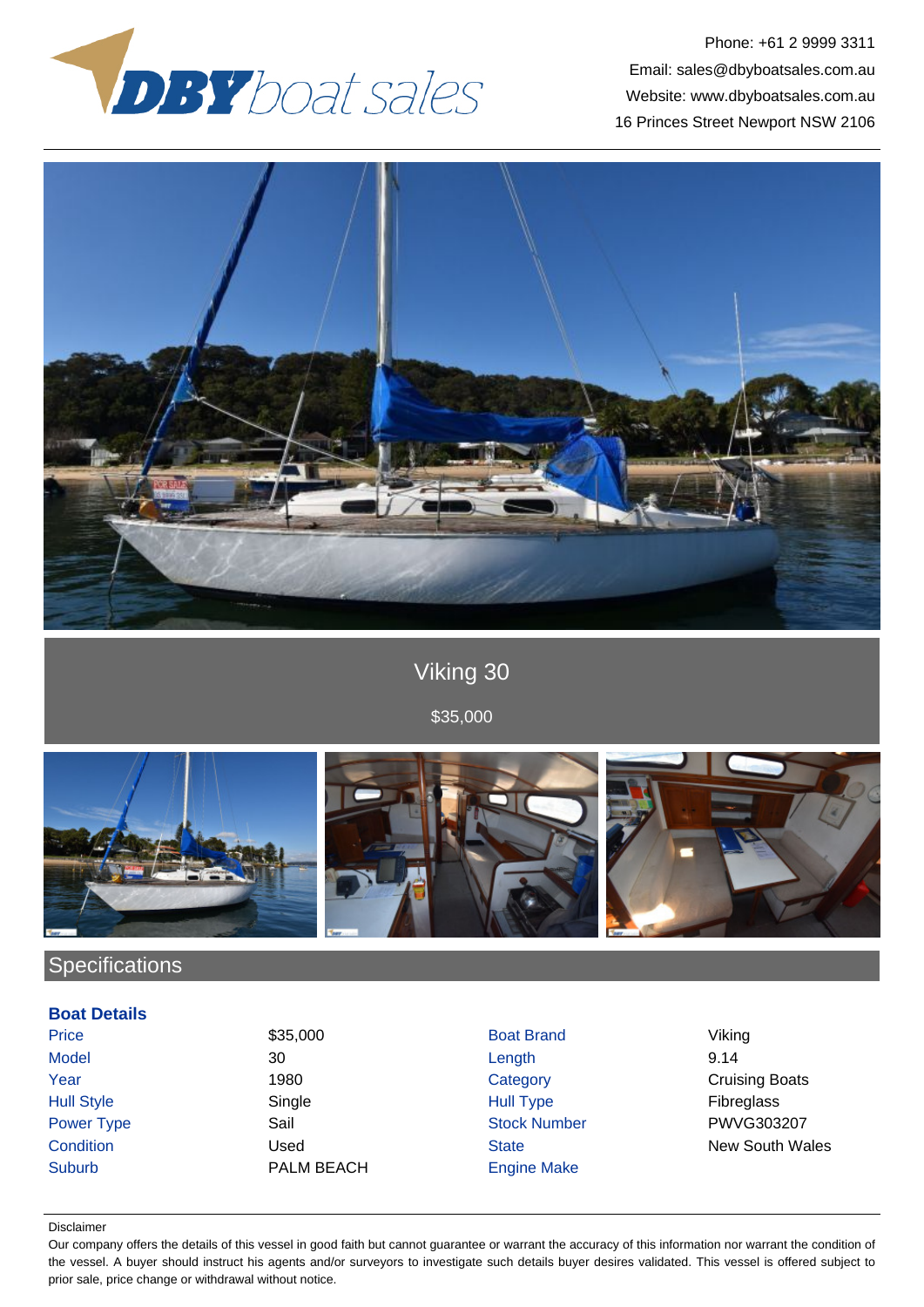

### **Description**

1980 Viking 30 now for sale exclusively with DBY Boat Sales.

Viking 30 yachts were built in Perth, WA and designed by the legendary Ben Lexcen. They sail very well and point close to the wind.

This 1980 example has had some recent upgrades which include a brand-new battened mainsail, new spray dodger and boom bag plus solar checked.

The interior layout is a large single bunk in the v berth, 2 single bunks to starboard, 1 settee table that converts to a double bed and an aft quarter berth so she can sleep 6 in total.

A simple galley with gimballed kerosene 2 burner and pressurised water at the sink. A chest style ice box and ample cupboards for pantry storage.

The engine is a Yanmar 12hp single cylinder shaft driven diesel that has been recently serviced and runs well.

| <b>Features</b>                   |                                                     |
|-----------------------------------|-----------------------------------------------------|
| <b>Designer</b>                   | Lexen                                               |
| <b>Builder</b>                    | Erikson Yachts WA                                   |
| Water (Potable) Capacity (I)      | 60                                                  |
| <b>Hull Construction Material</b> | Fibreglass                                          |
| <b>Hull Type</b>                  | Mono                                                |
| <b>Deck Construction Material</b> | Timber and fibreglass                               |
| <b>Country Origin</b>             | Australia                                           |
| Length (feet)                     | 30                                                  |
| Length (m)                        | 9.3                                                 |
| Beam/Width (m)                    | 3.18                                                |
| Draft (m)                         | 1.5                                                 |
| Number of Helms                   | 1 tiller                                            |
| <b>Number Of Engines</b>          | 1                                                   |
| <b>Engine Standard</b>            | Yanmar YSE 12hp single cylinder diesel shaft driven |
| <b>Stroke</b>                     | $\overline{4}$                                      |
| <b>Engine Hours</b>               | Unknown                                             |
| Horse Power (hp)                  | 12                                                  |
| <b>Drive Type</b>                 | Shaft                                               |
| <b>Number of Batteries</b>        | 2                                                   |
| <b>Fuel Type</b>                  | <b>Diesel</b>                                       |
| <b>Number of Fuel Tanks</b>       | 1 alloy                                             |
| Fuel Tank Capacity (L)            | 60 litre stainless steel                            |
| Propeller                         |                                                     |

Disclaimer

Our company offers the details of this vessel in good faith but cannot guarantee or warrant the accuracy of this information nor warrant the condition of the vessel. A buyer should instruct his agents and/or surveyors to investigate such details buyer desires validated. This vessel is offered subject to prior sale, price change or withdrawal without notice.